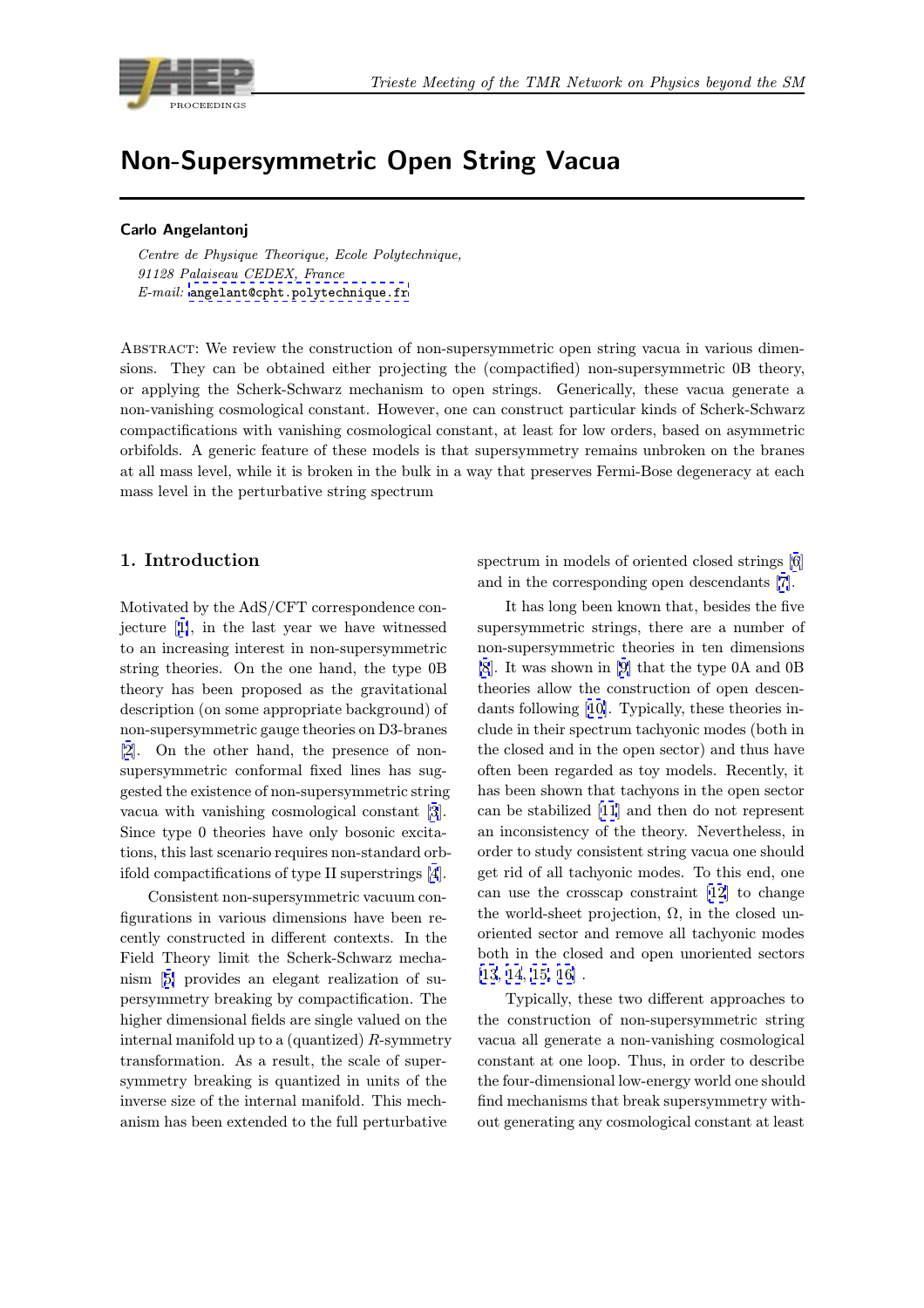on suitable branes. These kinds of compactifications do exist and are related to asymmetric orbifolds [4]. The main idea consists finding particular kinds of projections that break supersymmetry only in the (anti-)holomorphic sector, thus ensuring the vanishing of the (one-loop) partition function. [W](#page-6-0)hen projected with respect to the combined action of all the orbifold generators, the resulting model is non-supersymmetric, but has an equal number of fermionic and bosonic degrees of freedom at each mass level.

This paper is organized as follows. In Section 2 we review some basic facts about the construction of open descendants, and in particular discuss the crosscap constraint. In Section 3 we discuss the construction of tachyon-free open descendants of the 0B theory in six and four dimensions. In Section 4 we present non-supersymmetric vacuum configurations of open strings with vanishing cosmological constant. These are open descendants of the model introduced in [18] .

#### 2. The crosscap constraint

Let us review some known facts abou[t t](#page-6-0)he construction of open descendants. The starting point is a theory of oriented closed strings invariant under the world-sheet parity  $\Omega$ . For example, one can consider type IIB or type 0 theories in  $D = 10$ , or any d-dimensional theory whose torus partition function

$$
\mathcal{T} = \sum_{a,b} \chi_a N_{ab} \bar{\chi}_b \tag{2.1}
$$

is defined through a GSO projection  $N_{ab}$  compatible with world-sheet parity. Then the  $\Omega$ projection halves the torus amplitude  $\mathcal T$  and adds to it the contribution of the Klein bottle. Actually, one has the freedom to project onto states invariant under a modified world-sheet symmetry  $\Omega' = \Omega \mathcal{J}$ , where  $\mathcal J$  is some automorphism of the parent theory. Typically,  $J$  corresponds to a different GSO projection in the parent theory that manifests itself in a different modular invariant combination of characters (the matrix  $N_{ab}$ ) in the torus partition function. However, there are cases in which  $\mathcal J$  reflects an ambiguity in defining the Klein bottle amplitude associated to a given GSO projection of the closed oriented string. In this case, they represent exhotic solutions to the crosscap constraint [12].

The action of  $\mathcal J$  on a given state  $|a\rangle$  associated to the character  $\chi_a$  appearing diagonally in  $\mathcal T$  translates into a sign  $\sigma_a$  in the corresponding contribution to the Klein bottle [am](#page-6-0)plitude

$$
\mathcal{K} = \frac{1}{2} \sum_{a} \sigma_a K_a \chi_a \tag{2.2}
$$

consistently with supersymmetry (if present) and with the crosscap constraint

$$
\sigma_a \sigma_b \sigma_c = +1 \quad \text{if} \quad N_{abc} \neq 0 \,, \tag{2.3}
$$

where the tensor  $N_{abc}$  encodes the fusion rules of the states  $|a\rangle$ .

An interesting example is the compactification of type IIB on a circle of radius  $R$ . In this case, the  $\Omega$ -projection is accompained by a  $Z_2$ shift on the compact coordinate and then the resulting Klein bottle amplitude

$$
\mathcal{K} = \frac{1}{2}(V_8 - S_8) \sum_{m} (-)^m q^{(m/R)^2} \tag{2.4}
$$

introduces minus signs for the odd momentum states [19, 20]. Then, an S modular transformation reveals that there are no contributions from massless states to the transverse channel that, as a result, does not develop any tadpole for massless un[physica](#page-6-0)l states. One is not allowed to introduce D-branes, and the theory does not contain open strings.

More examples of generalized  $\Omega'$ -projections are offered by the type 0B theory. One has four distinct choices, namely the standard  $\Omega$ -projection and three additional  $\Omega \mathcal{J}$ -projections, with  $\mathcal{J} =$  $\delta$  (the  $Z_2$  shift of the previous example),  $\mathcal{J} =$  $(-)^{F_{\rm R}}$  and  $\mathcal{J} = (-)^{G_{\rm R}}$ , where  $F_{\rm R}$   $(G_{\rm R})$  is the space-time (world-sheet) fermion number operator. In  $D = 10$  these different projections have been analyzed in [13]. Particularly interesting is the  $\mathcal{J} = (-)^{G_{\rm R}}$  case, that results in a nonsupersymmetric non-tachyonic model. The nonperturbative consistency of these models has been recently addressed [in](#page-6-0) [21]. Their conclusion is that the  $\Omega(-)^{F_{\rm R}}$  projection is ruled out since in the decompactification limit it does not lift to any symmetry of M-theory. This leaves only the standard  $\Omega$  projecti[on](#page-6-0) and the non-tachyonic one.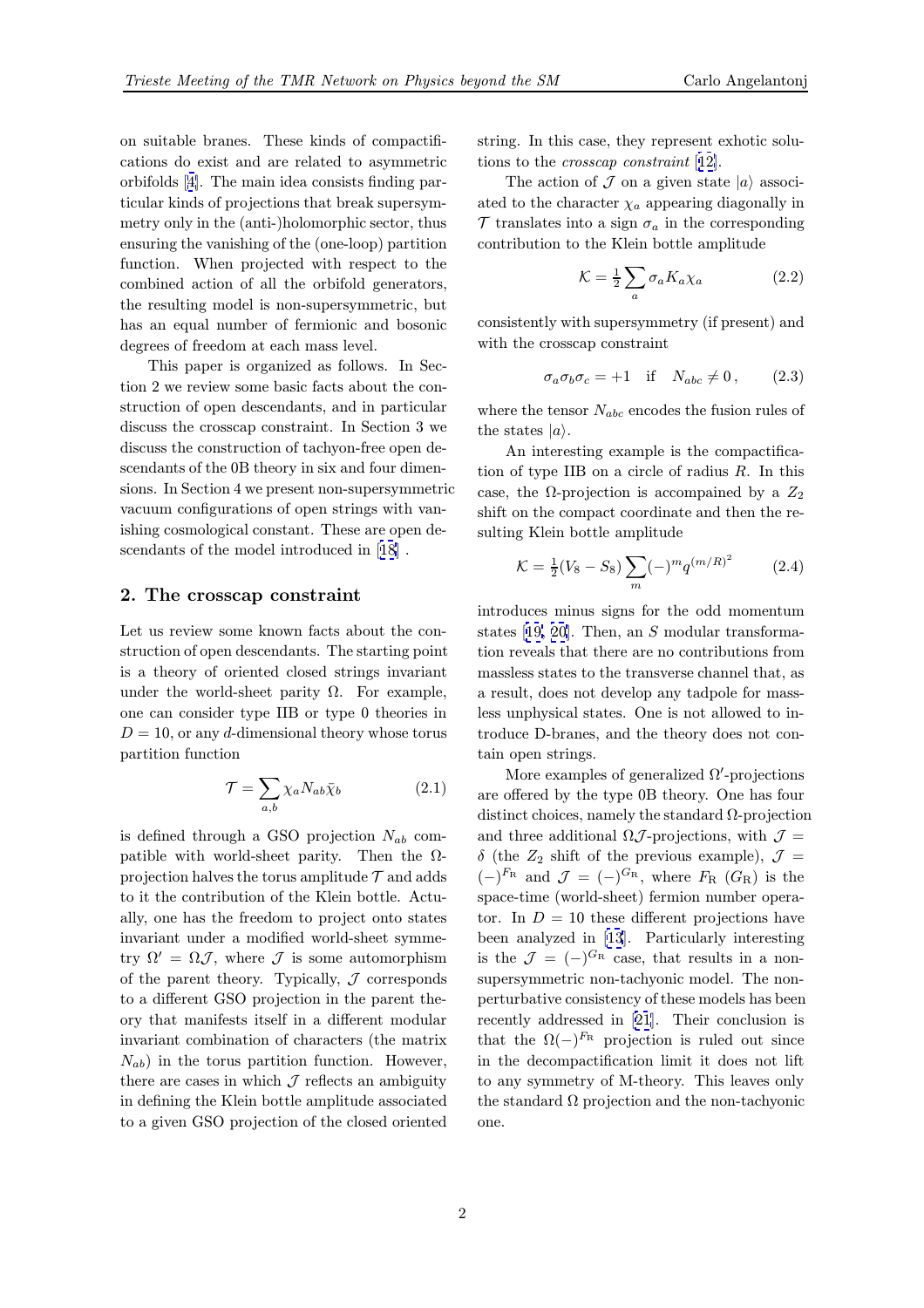# 3. Open descendants of the 0B string

The starting point is the 0B string in  $D = 10$ . It can be constructed as an orbifold of type IIB, where the symmetry to be gauged is  $(-)^{F_L+F_R}$ . Obviously, this projection removes all the (spacetime) fermions and introduces, in the twisted sector, a tachyon and additional RR states. In terms of characters of affine SO(8) at level one, the massless and massive excitations of the 0B string can then be collected in the torus partition function

$$
\mathcal{T} = |O_8|^2 + |V_8|^2 + |S_8|^2 + |C_8|^2, \qquad (3.1)
$$

aside from transverse bosonic modes. Due to the presence of the tachyon, the theory is unstable unless one goes off-criticality, and the vev of the tachyon is chosen to precisely compensate the deficit of central charge [22]. Ten-dimensional stable non-tachyonic vacuum configurations can indeed be constructed modding out type 0B by the combination  $\Omega(-)^{G_{\rm R}}$  [13]. Since the Klein bottle amplitude now antis[ym](#page-6-0)metrizes all the states associated to the  $O_8$  character, this projection removes the tachyon from the closed spectrum. Typically, this is n[ot](#page-6-0) sufficient to guarantee the stability of the open descendants. A new complex tachyon in the bi-fundamental of a gauge group  $U(N) \otimes U(32+N)$  appears in the open unoriented sector, where each unitary group comes from the two different D9-branes that exist in type 0B. However, tadpole conditions do not fix the number of D9 and, say,  $D9'$ -branes separately. As a result, one is free to choose  $N = 0$ , finally obtaining a non-tachyonic model with fixed gauge group. It should be noted that the consistency of the construction forces one to relax the dilaton tadpole. For 0B theories this does not cause any problem, since NS and R fields are no longer related by space-time supersymmetry. The tadpole of the dilaton, or of any other physical field, can then be disposed by the Fishler-Susskind mechanism [17].

One can now try to generalize this construction to d-dimensional vacua. Toroidal compactifications can be treated precisely in the same way, since they do not int[rod](#page-6-0)uce new structures. On the contrary, interesting new features are present in orbifold compactifications. Since the start-

ing theory is not supersymmetric, one can study both "supersymmetric" orbifolds [14, 15] and "nonsupersymmetric" ones  $[16]$ <sup>1</sup>. For "supersymmetric"  $T^4/Z_N$  and  $T^6/Z_N$  an exhaustive analysis shows that, for generic  $N$ , the untwisted sector includes a tachyon, directly [re](#page-6-0)l[ate](#page-6-0)d to the ten-dimensional tachy[on](#page-6-0) of 0B, invariant under the action of  $Z_N$ . Typically, one finds additional (complex) tachyons in the twisted sectors. However, these can not be projected out in the open descendant by any  $\Omega \mathcal{J}$  projection at generic (nonrational) points in the moduli space since, for a geometric action of the orbifold generators, the associated partition function belongs to the family of charged conjugate modular invariants. This means that states in the  $\theta$ -twisted sector are paired with states in the  $\theta^{-1}$ -twisted one, and the net number of tachyons is then simply halved by any  $\Omega'$ -projection. An exception are the orbifolds  $T^6/Z_3$  and  $T^4/Z_2$ , since they do not generate tachyonic modes in the twisted sectors.

The  $T^6/Z_3$  orbifold [14, 15] resembles the one studied in [23] aside from the fact that now one is starting from the 0B theory. The lowlying excitations of the resulting theory comprise a tachyon, the metric tens[or,](#page-6-0) t[wo](#page-6-0) abelian vectors and sixty scala[rs f](#page-6-0)rom the untwisted sector and  $162 = 27 \times 6$  scalars from the 27 fixed points in the twisted sectors. The only states that are effectively left-right (anti-)symmetric are the tachyonic vacuum,  $g_{\mu\nu}$ , the two  $A_{\mu}$  and two scalars related to the dimensional reduction of the dilaton and of the (dualized) NS-NS antisymmetric tensor. Then, the standard Klein bottle amplitude would project out the two vectors and the  $B_{\mu\nu}$ , while keeping the tachyon. On the contrary, combining the world-sheet parity with the world-sheet fermion number,  $\Omega(-)^{G_R}$ , has the virtue of removing the tachyon from the spectrum while keeping one of the two vectors, consistently with the crosscap constraint. The remaining massless states are simply halved by any  $\Omega'$ -projection, since their holomorphic and antiholomorphic parts come from different sectors. Summarizing, the non tachyonic spectrum com-

 ${}^{1}_{1}$ By "supersymmetric" orbifolds here we mean orbifold compactifications that would give supersymmetric vacua if one started from type II, type I or (supersymmetric) heterotic strings.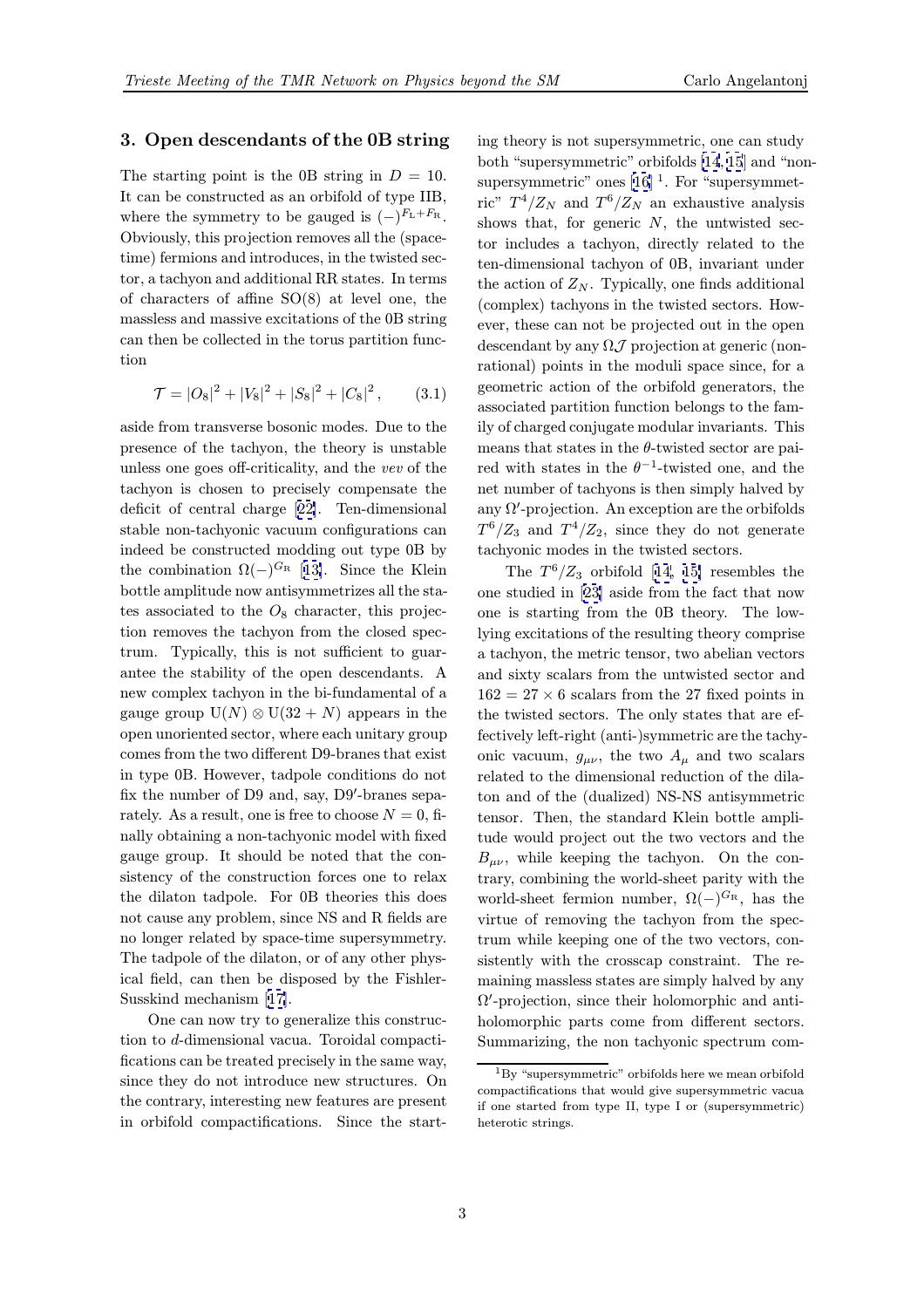prises the graviton, an abelian vector and 111 scalars.

Moving to the open unoriented sector, also in this case we see a doubling of the gauge group. This reflects the doubling of the RR sector in the 0B theory, that introduces two different kinds of D9-branes. In addition, the  $(-)^{G_R}$  projection enhances the  $SO(n)$  factors that one would naively expect for a  $Z_3$  orbifold [23] to  $U(n)$  groups. Thus, tadpole cancellations<sup>2</sup> partially fix the form of the Chan-Paton gauge group

$$
G_{\rm CP} = \left[ \mathrm{U}(n) \otimes \mathrm{U}(m)^2 \right]_{99} \otimes
$$
  
 
$$
\otimes \left[ \mathrm{U}(8+n) \otimes \mathrm{U}(12+m)^2 \right]_{9'9'}.
$$

while leaving the total dimension arbitrary. As for the ten-dimensional case, one finds in the spectrum a complex tachyon in the  $99'$  sector. It is then evident that the choice  $n = m = 0$  leads to an open sector free of tachyons with a U(8)  $\otimes$  $U(12)^2$  gauge group. The remaining (charged) massless excitations comprise three scalars in the  $[({\bf \overline{8}}, {\bf 12}, {\bf 1}) \oplus ({\bf 8}, {\bf 1}, {\bf \overline{12}}) \oplus ({\bf 1}, {\bf \overline{12}}, {\bf 12}) \oplus {\rm c.c}]$  representations, one Dirac fermion in the  $(28, 1, 1) \oplus$  $(1, 12, 12)$  representations, and, finally, three chiral fermions in the  $(\overline{8},1,\overline{12})\oplus(8,12,1)\oplus(1,\overline{66})$ ,  $1) \oplus (1, 1, 66)$  representations [14, 15]. The vanishing of the irreducible part of the gauge anomaly is a consequence of the cancellation of twisted tadpoles [24].

Let us now turn to the  $T^4/Z_2$  $T^4/Z_2$  $T^4/Z_2$  [or](#page-6-0)bifold. As one would expect, here we have a richer structure, since the orbifold group includes an element that squa[res](#page-6-0) to the identity (the generator itself). As a result D5-branes are also present [25, 26]. Moreover, the projection  $\Omega(-)^{G_R}$  introduces minus signs in the twisted sector of the Klein bottle amplitude, consistently with the fact that the fusion of an untwisted state with a twis[ted on](#page-6-0)e gives another state that belongs to the twisted sector: the crosscap constraint then forces one to introduce further signs in the twisted sector. As we have already discussed, the inclusion of the world-sheet fermion number in the  $\Omega'$ -projection removes the tachyon from the closed unoriented sector. The massless states that survive the projection give a chiral spectrum consisting of the metric tensor, 4 antiself-dual 2-forms, 20 selfdual 2-forms and 99 scalars, while the open unoriented sector contains two pairs of D9 and D5 branes with a Chan-Paton gauge group

$$
G_{\rm CP} = [U(n)_{99} \otimes U(16+n)_{9'9'}] \otimes
$$
  
 
$$
\otimes [U(m)_{55} \otimes U(16+m)_{5'5'}] \quad (3.2)
$$

The open tachyons correspond to open strings stretched between  $D9$  and  $D9'$  branes and  $D5$  and  $D5'$  branes. It is then evident that if one sets n and m to zero, consistently with tadpole conditions, the resulting model is free of any closed and open tachyons. The remaining massless scalars and spinors charged under the Chan-Paton gauge group contribute to the cancellation of the irreducible part of the anomaly polynomial, while a generalized Green-Schwarz mechanism is at work to cancel the residual reducible anomaly [27].

Actually, this model allows two different spectra of charged states [14, 15]. This is due to the possibility of adding discrete Wilson lines in the Möbius amplitude, *i.e.* relative phases b[etw](#page-6-0)een holes and crosscaps [9]. This results into a different  $P$  transformati[on,](#page-6-0) [and](#page-6-0), thus, in a different Möbius vacuum amplitude. Precisely the inclusion of discrete Wilson lines in  $D = 6$  allowed the authors of [9] to [co](#page-6-0)nstruct the U(16)⊗ U(16) model, rediscovered after some years in [26]. Different  $T^4/Z_2$  type 0B descendants neatly can be constructed at rational points in the internal lattice. For exam[p](#page-6-0)le, starting from the SO(8) lattice as in [9, 20] new massless scalars c[olla](#page-6-0)pse to zero mass, in a way reminiscent of what happens in the bosonic and heterotic strings, for which one has symmetry enhancement at special points in the m[oduli](#page-6-0) space. Moreover, one has several choices of inequivalent sign assignements for the Klein bottle amplitude, that lead to different non-tachyonic vacuum configurations. Due to the presence of an antisymmetric tensor background in the SO(8) lattice, one expects Chan-Paton gauge groups of reduced rank [28] and additional self-dual 2-forms related to a different Klein bottle projection in the twisted sector [29].

Compactifications on the simplest instance of "non-supersymmetric" orbifolds h[ave](#page-7-0) been recently considered by Blumenhagen and Kumar [16]. They studied the  $T^6/Z_2$  case, wher[e al](#page-7-0)l

<sup>&</sup>lt;sup>2</sup>Also in this case, as in the  $T^4/Z_2$  case that we will discuss later on, the Fishler-Susskind mechanism is to be invoked to cure the uncancelled dilaton tadpole.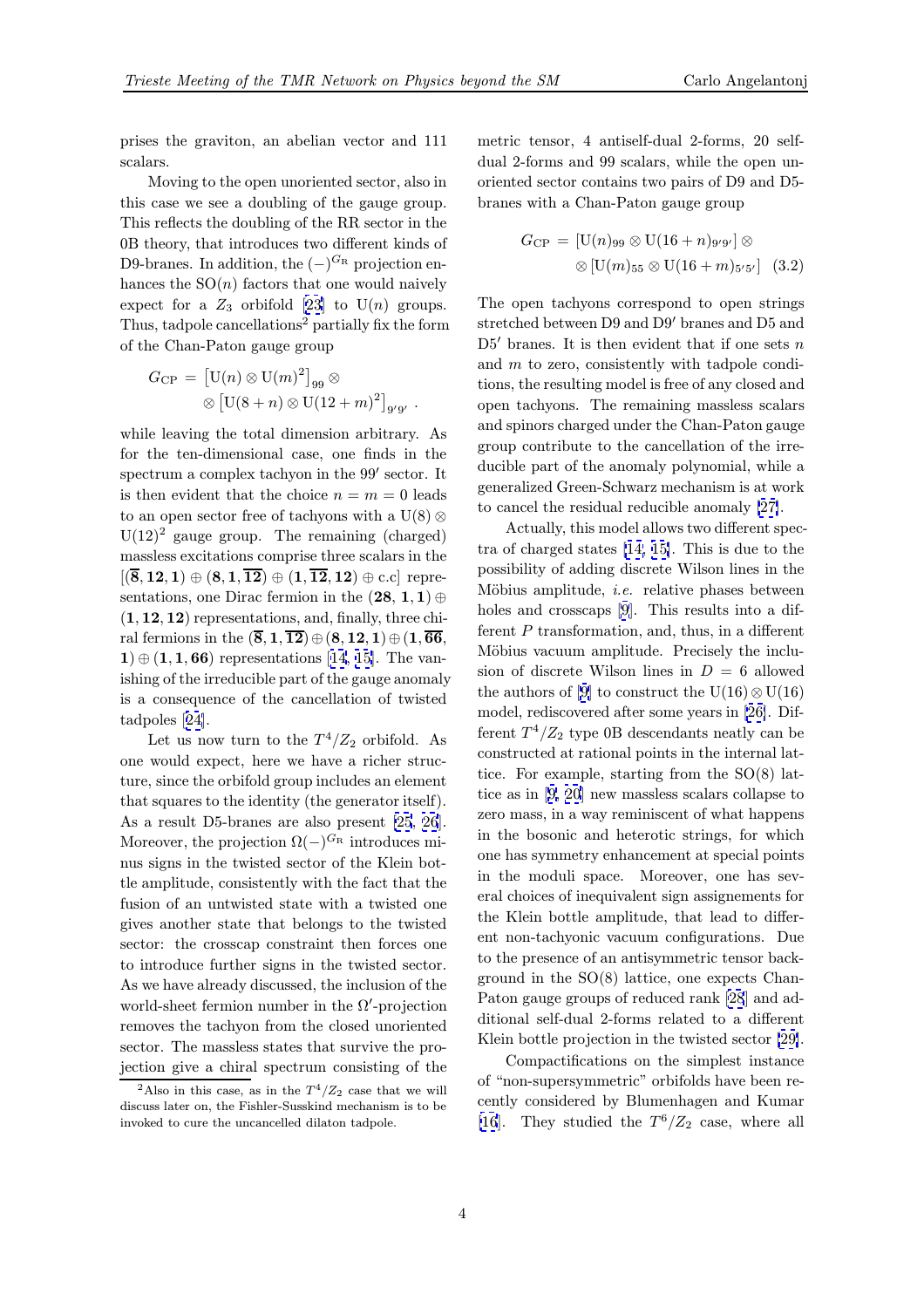<span id="page-4-0"></span>internal coordinates are reversed under the  $Z_2$ . Typically, this particular projection does not satisfy the constraints of modular invariance for the superstring. It acts as a  $Z_4$  action on the Ramond sector, and introduces phases in the NS-R and R-NS sectors. However, the action on the type 0B is perfectly consistent. One can project further the theory by  $\Omega(-)^{G_R}$  to get nontachyonic four-dimensional open string vacua. The result is similar to the 6D one previously discussed, but with D3-branes instead of D5-branes.

# 4. Non-supersymmetric vacua with vanishing cosmological constant

Non-supersymmetric vacua with a vanishing cosmological constant can be obtained as asymmetric orbifolds of type II and/or type I superstrings. The simplest instance of these models can be obtained considering the generators [18]

$$
f = [(-14, 1; 15), (04, vL; \delta4, vR), (-)FR],
$$
  

$$
g = [(15; -14, 1), (\delta4, wL; 04, wR), (-)FL], (4.1)
$$

that define a non-abelian space group orbifold  $S$ [30]. Here the first entry inside the square brackets denotes rotations, the second denotes shifts on the internal compactification lattice while the third entry denotes projections on states with [eve](#page-7-0)n left (right) space-time fermion number. A semicolon separates holomorphic and antiholomorphic coordinates. The asymmetric nature of the orbifold requires that the internal fourdimensional lattice splits into a product of four circles with self-dual radius  $R = \sqrt{\alpha'}$ . Level matching requires  $\delta$  be a shift by  $R/2$ , while no further constraints are imposed on the radius of the fifth coordinate, for which the shifts  $v_{L,R} = w_{R,L}$  act as  $A_2$  shifts in the notation of [31].

Due to the presence of  $(-)^{F_{L,R}}$ , the g  $(f)$ generator projects out all gravitini coming from the (anti)holomorphic sector, and therefore the [com](#page-7-0)bined action of  $f$  and  $q$  breaks supersymmetry completely, while ensuring the vanishing of the one-loop contribution to the cosmological constant. In [32] it was argued that higher order perturbative corrections to the cosmological constant vanish as well. There are, however, non-perturbative contributions originating from wrapped D-branes that can be studied perturbatively on the dual heterotic model [18] or computing the D-brane spectra using boundary-state techniques [33].

In order to construct the orbifold (4.1), it is simpler to restrict onself to the a[bel](#page-6-0)ian point group  $\overline{P}$  [30], thus defining a new compactification lattice  $\Gamma_{4,4}(\text{SO}(8)) \oplus \Gamma_{1,1}(R)$ . In this case,  $\overline{P}$  reduces to an abelian  $Z_2 \otimes Z_2$  orbifold. The resulting one-loop partition function involves only the mod[ular](#page-7-0) orbit generated by the untwisted sector. This fact has two different interpretations in the space group and in the point group approaches to the orbifold. In the former, it is due to the fact that the path integral receives contributions only from commuting spin structures [30], whereas in the latter the disconnected orbit vanishes due to the simultaneous action of shifts and rotations [34].

Invariance under world-sheet parity forces one to sta[rt](#page-7-0) with the type IIB superstring modded out by the elements (4.1). Using the characters of affine  $SO(2n)$  at [lev](#page-7-0)el one, the massless contributions to the torus amplitude read

$$
\mathcal{T}_{\text{untw}} \sim |V_4 O_4|^2 + |S_4 S_4|^2 +
$$
  
- $(O_4 V_4)(\bar{C}_4 \bar{C}_4) - (C_4 C_4)(\bar{O}_4 \bar{V}_4),$   
 $\mathcal{T}_{fg-\text{tw}} \sim 8 |O_4 S_4 - C_4 O_4|^2,$ 

that translate into the following five-dimensional field content: the metric tensor, seven abelian vectors, six scalars and eight fermions from the untwisted sector, and eight vectors, forty scalars and sixteen fermions from the  $fg$ -twisted sector. Due to the presence of the shifts, the  $f$  and  $g$ twisted sectors are massive, so that no massless gravitini originate from them.

The construction of the open descendants requires suitable contributions from the Klein bottle, annulus and Möbius strip world-sheet topologies [10, 9]. In the following we will just describe the main features of the model and we refer the interested reader to  $[35]$  for details<sup>3</sup>. At the massl[ess](#page-6-0) [le](#page-6-0)vel one finds the following contribu-

<sup>&</sup>lt;sup>3</sup>See also [36] for a different approach to the construction of the D-brane structure [for](#page-7-0) the asymmetric orbifold  $(4.1).$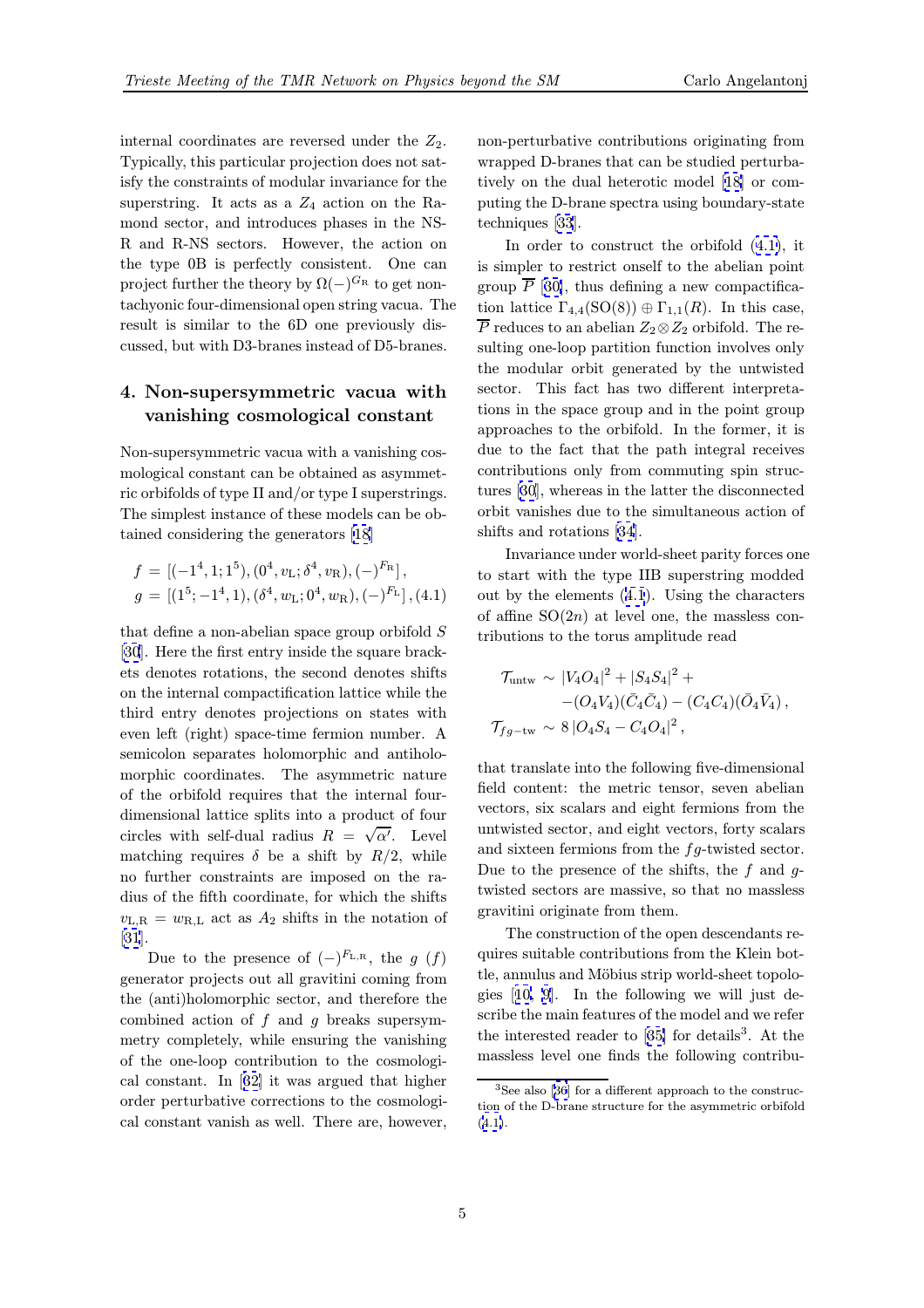<span id="page-5-0"></span>tions:

$$
\mathcal{K} \sim (V_4O_4 - S_4S_4) + (6-2)(O_4S_4 - C_4O_4)
$$
 (4.2)

from the Klein bottle amplitude,

$$
\mathcal{A} \sim 2M\bar{M} (V_4O_4 - S_4S_4) + +(M^2 + \bar{M}^2)(O_4V_4 - C_4C_4)
$$
 (4.3)

from the annulus amplitude, and, finally,

$$
\mathcal{M} \sim -(M+\bar{M})(\hat{O}_4\hat{V}_4 - \hat{C}_4\hat{C}_4) \tag{4.4}
$$

from the Möbius amplitude. Since the action of the generators  $f$  and  $g$  is equivalent to a Tduality transformation, the open unoriented sector involves only one kind of charges, a linear combination of (wrapped) D9 and D5-branes. In the Klein bottle amplitude we have explicitly written how the  $\Omega$ -projection acts on the fg-twisted sector. Not all the contributions are treated in the same way.  $\Omega$  (anti-)symmetrizes the  $(R-R)$ NS-NS sector of six  $(f\text{-invariant combinations of})$ fixed points , and (anti-)symmetrizes the (NS-NS) R-R sector of the remaining two fixed points. This is due to the presence of a non-vanishing  $B_{ab}$ background in the SO(8) lattice [37, 29].

The cancellation of tadpoles of unphysical massless states in the transverse channel then fixes the size of the Chan-Paton gauge group, so that  $M = \overline{M} = 8$ . The rank r[eductio](#page-7-0)n is due both to the presence of a non-vanishing background for the NS-NS antisymmetric tensor in the  $SO(8)$  lattice  $[28, 37, 29]$  and to the identification of (wrapped) D9 and D5-branes under the action of the orbifold generators (4.1). The massless closed unoriented spectrum comprises a graviton, 4 abel[ian](#page-7-0) [vec](#page-7-0)t[ors](#page-7-0), 31 scalars and 12 fermions. The massless unoriented open sector is by itself supersymmetric, and co[mpri](#page-4-0)ses an  $\mathcal{N}=2$  vector multiplet with gauge group U(8), as well as a hypermultiplet in the representations  $28 \oplus \overline{28}$ . Moreover, the amplitudes K, A, and M [are supersymmetric at each mass level, compat](http://www-spires.slac.stanford.edu/spires/find/hep/www?j=00203%2C2%2C231)ibly with the vanishing of the (one-loop) cosmo[logical constant. This has to be contrasted with](http://www-spires.slac.stanford.edu/spires/find/hep/www?j=NUPHA%2CB546%2C155) [what usually happens in 'M-theory breaking' of](http://jhep.sissa.it/stdsearch?paper=03%281999%29015) type I models [7] and in the heterotic dual of [\[18, 35\], where supersymmetry is realized in the](http://jhep.sissa.it/stdsearch?paper=04%281999%29007) "gauge sector" only at the massless level.

In conclusion, one can study the limiting behavior of the type I model for large and small radius. For  $R \to 0$  new uncancelled tadpoles arise in the transverse channels, thus inducing linear divergences in the five-dimensional gauge theory on the branes [38]. On the contrary, as  $R \to \infty$ the action of the  $f$  and  $g$  generators is trivialized, while the sector projected and/or twisted by the combined  $fg$  action survives. The decompactification li[mit](#page-7-0) then corresponds to a  $T^4/Z_2$ orbifold. Due to the presence of a non-vanishing flux for the NS-NS  $B_{ab}$ , the type I compactification comprises at massless level additional tensor multiplets and has a Chan-Paton group with reduced rank. One finds a  $D = 6 \mathcal{N} = (1, 0)$ supergravity multiplet coupled to 5 tensor multiplets and 16 hypermultiplets from the closed unoriented sector together with a vector multiplet in the adjoint representation of  $U(8) \otimes U(8)$ and charged hypermultiplets in the representations  $(28 \oplus \overline{28}, 1) \oplus (1, 28 \oplus \overline{28}) \oplus (8, \overline{8}) \oplus (\overline{8}, 8)$ from the open unoriented sector, one of the models of [9, 20]. The presence of additional tensor multiplets calls for a generalized Green-Schwarz mechanism for the cancellation of the residual anoma[ly](#page-6-0) [\[27](#page-6-0)].

## Acknowledgments

It is a pl[eas](#page-6-0)ure to thank I. Antoniadis and K. Förger for a pleasant and stimulating collaboration. I would also like to thank A. Sagnotti for stimulating discussions. Research supported in part by the EEC TMR contract ERBFMRX-CT96-0090.

### References

- [1] J. Maldacena, Adv. Theor. Math. Phys. 2 (1998) 231.
- [2] I.R. Klebanov and A.A. Tseytlin, Nucl. Phys. B 546 (1999) 155; J. High Energy Phys. 03 (1999) 015; Nucl. Phys. B 547 [\(1999\) 143;](http://www-spires.slac.stanford.edu/spires/find/hep/www?j=00203%2C2%2C231) J.A. Minahan, J. High Energy Phys. 04 (1999)

007; A. Armoni and [B. Kol, 'Non-supersymmetric](http://jhep.sissa.it/stdsearch?paper=03%281999%29015) large N [gauge theories from type 0](http://www-spires.slac.stanford.edu/spires/find/hep/www?j=NUPHA%2CB547%2C143) brane configurations', he[p-th/9906081](http://jhep.sissa.it/stdsearch?paper=04%281999%29007);

S. Seki, 'Baryon configurations in the UV and IR regions of type 0 string theory',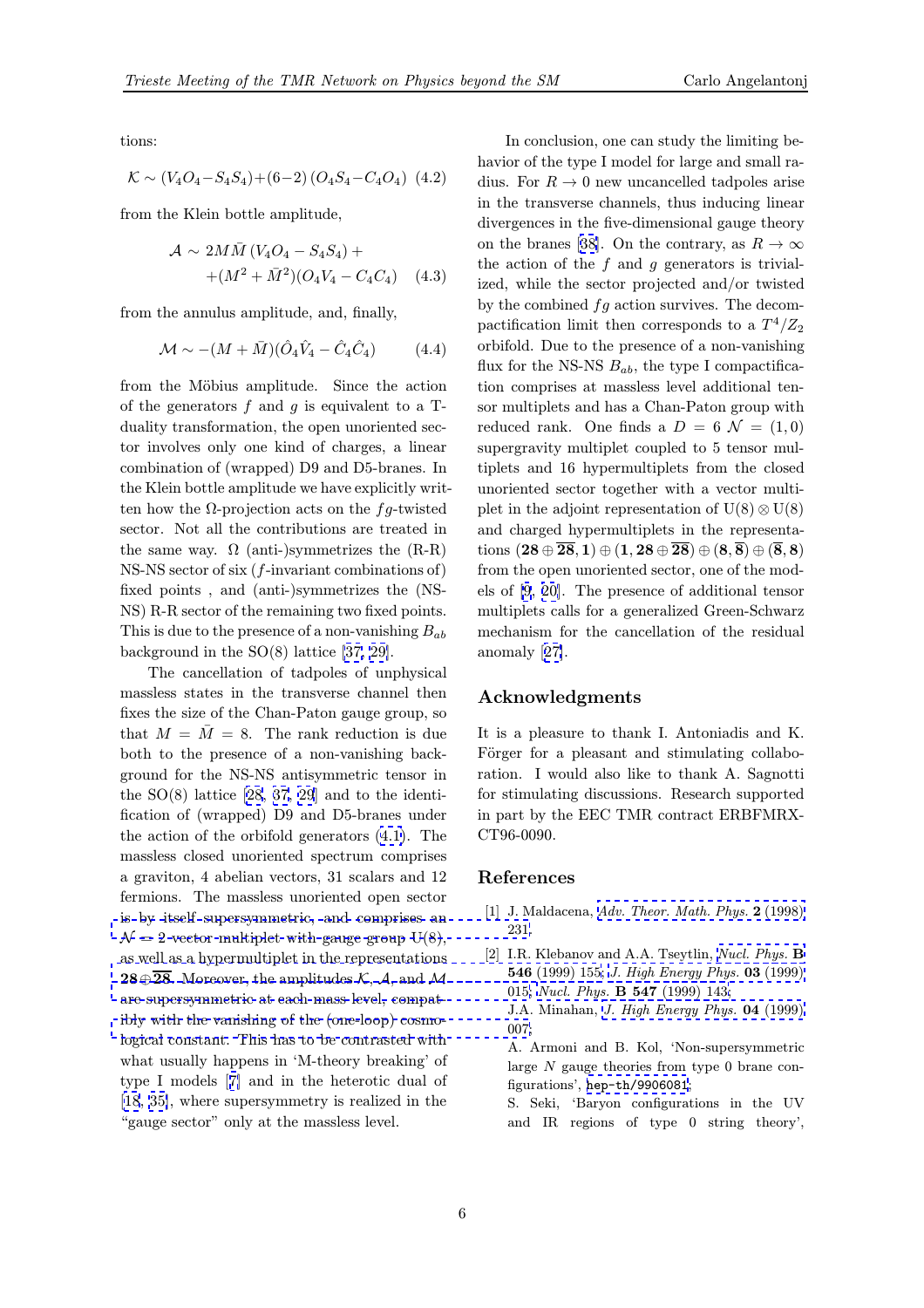<span id="page-6-0"></span>hep-th/9906210;

I.R. Klebanov, 'Tachyon stabilization in the Ads/CFT correspondence', hep-th/9906220.

- [3] S. Kachru and E. Silverstein, Phys. Rev. Lett. 80 [\(1998\) 4855.](http://xxx.lanl.gov/abs/hep-th/9906210)
- [\[4\]](http://www-spires.slac.stanford.edu/spires/find/hep/www?j=PHLTA%2CB354%2C279)[S.](http://www-spires.slac.stanford.edu/spires/find/hep/www?j=PHLTA%2CB354%2C279) [Kachru,](http://www-spires.slac.stanford.edu/spires/find/hep/www?j=PHLTA%2CB354%2C279) [J.](http://www-spires.slac.stanford.edu/spires/find/hep/www?j=PHLTA%2CB354%2C279) [Kumar](http://www-spires.slac.stanford.edu/spires/find/hep/www?j=PHLTA%2CB354%2C279) [and](http://www-spires.slac.stanford.edu/spires/find/hep/www?j=PHLTA%2CB354%2C279) [E.](http://www-spires.slac.stanford.edu/spires/find/hep/www?j=PHLTA%2CB354%2C279) [Silverstein,](http://www-spires.slac.stanford.edu/spires/find/hep/www?j=PHLTA%2CB354%2C279) *Phys.* Rev. D 59 (1999) 106004.
- [\[5\] J. Scherk and J](http://www-spires.slac.stanford.edu/spires/find/hep/www?j=PRLTA%2C80%2C4855).H. Schwarz, N[ucl.](http://www-spires.slac.stanford.edu/spires/find/hep/www?j=PRLTA%2C80%2C4855) [Phys.](http://www-spires.slac.stanford.edu/spires/find/hep/www?j=PRLTA%2C80%2C4855) **B** 153 (1979) 61.
- [6] R. Rohm, *Nucl. Phys.* **B 237** (1984) 553; [C.](http://www-spires.slac.stanford.edu/spires/find/hep/www?j=PHRVA%2CD59%2C106004) [Kounnas](http://www-spires.slac.stanford.edu/spires/find/hep/www?j=PHRVA%2CD59%2C106004) [and](http://www-spires.slac.stanford.edu/spires/find/hep/www?j=PHRVA%2CD59%2C106004) [M.](http://www-spires.slac.stanford.edu/spires/find/hep/www?j=PHRVA%2CD59%2C106004) [Porra](http://www-spires.slac.stanford.edu/spires/find/hep/www?j=PHRVA%2CD59%2C106004)ti, Nucl. Phys. [B](http://www-spires.slac.stanford.edu/spires/find/hep/www?j=NUPHA%2CB153%2C61) [310](http://www-spires.slac.stanford.edu/spires/find/hep/www?j=NUPHA%2CB153%2C61) (1988) 355; [S. Ferrara](http://www-spires.slac.stanford.edu/spires/find/hep/www?j=NUPHA%2CB153%2C61), C. Kounnas, M. Porrati and F. Zwirner, [Nucl. Phys.](http://www-spires.slac.stanford.edu/spires/find/hep/www?j=NUPHA%2CB237%2C553) B 318 (1989) 75; C. Kounnas and B. Rostand, [Nucl. Phys.](http://www-spires.slac.stanford.edu/spires/find/hep/www?j=NUPHA%2CB310%2C355) B 341 [\(1990\) 641](http://www-spires.slac.stanford.edu/spires/find/hep/www?j=NUPHA%2CB310%2C355); I. Antoniadis and C. Kounnas, Phys. Lett. B 261 (199[1\) 369;](http://www-spires.slac.stanford.edu/spires/find/hep/www?j=NUPHA%2CB318%2C75) [E. Kiritsis and C. Kounnas,](http://www-spires.slac.stanford.edu/spires/find/hep/www?j=PHLTA%2CB171%2C383) [Nucl. Phys.](http://www-spires.slac.stanford.edu/spires/find/hep/www?j=NUPHA%2CB341%2C641) B 503 [\(1997\) 117](http://www-spires.slac.stanford.edu/spires/find/hep/www?j=NUPHA%2CB341%2C641).
- [7] I. Antoniadis, E. Dudas and A. [Sagnotti,](http://www-spires.slac.stanford.edu/spires/find/hep/www?j=PHLTA%2CB261%2C369) Nucl. Phys. **[B 544](http://www-spires.slac.stanford.edu/spires/find/hep/www?j=PHLTA%2CB261%2C369)** (1999) 469; [I. Antoniadis, G. D'Appo](http://www-spires.slac.stanford.edu/spires/find/hep/www?j=NUPHA%2CB477%2C701)[llonio, E. Dudas](http://www-spires.slac.stanford.edu/spires/find/hep/www?j=NUPHA%2CB503%2C117) [and A. S](http://www-spires.slac.stanford.edu/spires/find/hep/www?j=NUPHA%2CB503%2C117)agnotti, 'Partial breaking of supersymmetry, open strings and M-th[eory',](http://www-spires.slac.stanford.edu/spires/find/hep/www?j=NUPHA%2CB544%2C469) [hep-th/9812118](http://www-spires.slac.stanford.edu/spires/find/hep/www?j=PHLTA%2CB387%2C743).
- [8] L.J. Dixon and J.A. Harvey, *Nucl. Phys.* **B 274** (1986) 93; N. Seiberg and E. Witten, Nucl. Phys. B 276 [\(1986\) 272;](http://xxx.lanl.gov/abs/hep-th/9812118) L. Alvarez-Gaumé, P. Ginsp[arg, G. Moore and](http://www-spires.slac.stanford.edu/spires/find/hep/www?j=NUPHA%2CB274%2C93)
	- [C. Vafa,](http://www-spires.slac.stanford.edu/spires/find/hep/www?j=NUPHA%2CB274%2C93) Phys. Lett. B 171 (1986) 155.
- [9] M. Bianchi and A. Sagnotti, *[Phys. Lett.](http://www-spires.slac.stanford.edu/spires/find/hep/www?j=NUPHA%2CB276%2C272)* **B 247** [\(1990\) 517](http://www-spires.slac.stanford.edu/spires/find/hep/www?j=NUPHA%2CB276%2C272); Nucl. Phys. B 361 (1991) 519.
- [10] A. Sagnotti, in Cargèse '87, Non-perturbative Quantu[m](http://www-spires.slac.stanford.edu/spires/find/hep/www?j=PHLTA%2CB171%2C155) [field](http://www-spires.slac.stanford.edu/spires/find/hep/www?j=PHLTA%2CB171%2C155) [Theory,](http://www-spires.slac.stanford.edu/spires/find/hep/www?j=PHLTA%2CB171%2C155) [G.](http://www-spires.slac.stanford.edu/spires/find/hep/www?j=PHLTA%2CB171%2C155) [Mack,](http://www-spires.slac.stanford.edu/spires/find/hep/www?j=PHLTA%2CB171%2C155) [et](http://www-spires.slac.stanford.edu/spires/find/hep/www?j=PHLTA%2CB171%2C155) [al](http://www-spires.slac.stanford.edu/spires/find/hep/www?j=PHLTA%2CB171%2C155). (Eds.), [Pergamon Press, Oxford, 198](http://www-spires.slac.stanford.edu/spires/find/hep/www?j=PHLTA%2CB385%2C96)[8, p. 521.](http://www-spires.slac.stanford.edu/spires/find/hep/www?j=PHLTA%2CB247%2C517)
- [\[11\]](http://www-spires.slac.stanford.edu/spires/find/hep/www?j=PHLTA%2CB247%2C517) [A.](http://www-spires.slac.stanford.edu/spires/find/hep/www?j=PHLTA%2CB247%2C517) [Sen,](http://www-spires.slac.stanford.edu/spires/find/hep/www?j=PHLTA%2CB247%2C517) J. [High](http://www-spires.slac.stanford.edu/spires/find/hep/www?j=NUPHA%2CB361%2C519) [Energy](http://www-spires.slac.stanford.edu/spires/find/hep/www?j=NUPHA%2CB361%2C519) [Phys.](http://www-spires.slac.stanford.edu/spires/find/hep/www?j=NUPHA%2CB361%2C519) 06 (1998) 007; J. [High Energy Phys.](http://www-spires.slac.stanford.edu/spires/find/hep/www?j=NUPHA%2CB296%2C91)  $08$  (1998) 010; J. High Energy Phys. 08 (1998) 012; J. High Energy Phys. 09 (1998) 023; J. High Energy Phys. 10 (1998) 021; *J. [High Energy Phys.](http://jhep.sissa.it/stdsearch?paper=06%281998%29007)* **12** (1998) 021; [O. Bergman and M.R. Gaberdiel,](http://jhep.sissa.it/stdsearch?paper=08%281998%29010) [Phys. Lett.](http://jhep.sissa.it/stdsearch?paper=08%281998%29012) B 441 [\(1998\) 133;](http://jhep.sissa.it/stdsearch?paper=08%281998%29012) J. High E[nergy Phys.](http://jhep.sissa.it/stdsearch?paper=09%281998%29023) 03 (1999) [013;](http://jhep.sissa.it/stdsearch?paper=09%281998%29023) [E. W](http://jhep.sissa.it/stdsearch?paper=10%281998%29021)itten, [J. High Energy Phys.](http://jhep.sissa.it/stdsearch?paper=12%281998%29021) 12 (1998) 019;

M. Frau, L. Gallot, A. Lerda, P. S[trigazzi, 'Sta](http://www-spires.slac.stanford.edu/spires/find/hep/www?j=PHLTA%2CB441%2C133)[ble non-BPS](http://www-spires.slac.stanford.edu/spires/find/hep/www?j=PHLTA%2CB441%2C133) [D-b](http://www-spires.slac.stanford.edu/spires/find/hep/www?j=PHRVA%2CD54%2C1667)[ranes in type I string theory',](http://jhep.sissa.it/stdsearch?paper=03%281999%29013) [hep](http://jhep.sissa.it/stdsearch?paper=03%281999%29013)-th/9903123.

[12] D. Fiorava[nti, G. Pradisi and A. Sagnotti,](http://jhep.sissa.it/stdsearch?paper=12%281998%29019) *Phys.* Lett. **B 321** [\(1994\) 349;](http://www-spires.slac.stanford.edu/spires/find/hep/www?j=NUPHA%2CB474%2C323)

G. Pradisi, A. Sagnotti and Ya.S. Stanev, Phys. Lett. **B** 354 (1995) 279; Phys. Lett. **B** 356 (1995) 230; Phys. Lett. B 381 (1996) 97.

- [13] A. Sagnotti, 'Some surprises of open-string theories', hep-th/9509080; 'Sur[prises in open-](http://www-spires.slac.stanford.edu/spires/find/hep/www?j=PHLTA%2CB356%2C230)[string](http://www-spires.slac.stanford.edu/spires/find/hep/www?j=PHLTA%2CB354%2C279) perturbation theory', [hep-th/9702093](http://www-spires.slac.stanford.edu/spires/find/hep/www?j=PHLTA%2CB381%2C97).
- [14] C. Angelantonj, *Phys. Lett.* **B 444** (1998) 309.
- [15] R. Blumenhagen, A. Font and D. Lüst, 'Tach[yon-free](http://xxx.lanl.gov/abs/hep-th/9509080) [orientif](http://xxx.lanl.gov/abs/hep-th/9509080)[olds of type 0B s](http://xxx.lanl.gov/abs/hep-th/9702093)trings in various dimensions', hep-th/9904069.
- [16] R. Blumehagen [and](http://www-spires.slac.stanford.edu/spires/find/hep/www?j=PHLTA%2CB444%2C309) [A.](http://www-spires.slac.stanford.edu/spires/find/hep/www?j=PHLTA%2CB444%2C309) [Kumar,](http://www-spires.slac.stanford.edu/spires/find/hep/www?j=PHLTA%2CB444%2C309) ['A](http://www-spires.slac.stanford.edu/spires/find/hep/www?j=PHLTA%2CB444%2C309) [note](http://www-spires.slac.stanford.edu/spires/find/hep/www?j=PHLTA%2CB444%2C309) [on](http://www-spires.slac.stanford.edu/spires/find/hep/www?j=PHLTA%2CB444%2C309) [ori](http://www-spires.slac.stanford.edu/spires/find/hep/www?j=PHLTA%2CB444%2C309)entifolds and dualities of type 0B string theory', hep-th/9906234.
- [17] W. Fischler and L. S[usskind,](http://xxx.lanl.gov/abs/hep-th/9904069) Phys. Lett. **B 171** (1986) 383; Phys. Lett. B 173 (1986) 262.
- [18] [J.A. Harvey,](http://xxx.lanl.gov/abs/hep-th/9906234) *Phys. Rev.* **D 59** (1999) 26002.
- [19] A. Dabholkar and J. Park, [Nucl. Phys.](http://www-spires.slac.stanford.edu/spires/find/hep/www?j=PHLTA%2CB171%2C383) **B 477** (1996) 701.
- [20] C. Angelan[t](http://www-spires.slac.stanford.edu/spires/find/hep/www?j=PHLTA%2CB173%2C262)[onj, M. Bianchi, G. Pradisi,](http://www-spires.slac.stanford.edu/spires/find/hep/www?j=PHRVA%2CD59%2C26002) A. Sagnotti and Ya.S. Stanev, [Phys.](http://www-spires.slac.stanford.edu/spires/find/hep/www?j=NUPHA%2CB477%2C701) [Lett.](http://www-spires.slac.stanford.edu/spires/find/hep/www?j=NUPHA%2CB477%2C701) B 387 (1996) 743.
- [21] O. Bergman and M.R. Gaberdiel, 'Dualities of type 0 strings', hep-th/9906055.
- [22] G. Ferretti and D. Martelli, ['On](http://www-spires.slac.stanford.edu/spires/find/hep/www?j=PHLTA%2CB387%2C743) [the](http://www-spires.slac.stanford.edu/spires/find/hep/www?j=PHLTA%2CB387%2C743) [construc](http://www-spires.slac.stanford.edu/spires/find/hep/www?j=PHLTA%2CB387%2C743)tion of gauge theories from noncritical type 0 strings', hep-th/9811208; G. Ferretti, J. [Kalkkinen and D.](http://xxx.lanl.gov/abs/hep-th/9906055) Martelli, 'Noncritical type 0 string theories and their field theory duals', hep-th/9904013.
- [23] C. Ang[elantonj, M. Bia](http://xxx.lanl.gov/abs/hep-th/9811208)nchi, G. Pradisi, A. Sagnotti and Ya.S. Stanev, Phys. Lett. B 385 (1996) 96.
- [24] J. Polchins[ki](http://xxx.lanl.gov/abs/hep-th/9904013) [and](http://xxx.lanl.gov/abs/hep-th/9904013) [Y.](http://xxx.lanl.gov/abs/hep-th/9904013) [Cai,](http://xxx.lanl.gov/abs/hep-th/9904013) Nucl. Phys. **B 296** (1988) 91; G. Aldazabal, D. Badagnani, L.E. Ibáñez and A.M. Uranga, 'Tadpole versus anomaly cancellation in  $D = 4$ ,  $D = 6$  [compact IIB orien](http://www-spires.slac.stanford.edu/spires/find/hep/www?j=NUPHA%2CB296%2C91)tifolds', hep-th/9904071.
- [25] G. Pradisi and A. Sagnotti, *Phys. Lett.* **B** 216 (1989) 59.
- [26] E. Gim[on and J. Polchin](http://xxx.lanl.gov/abs/hep-th/9904071)ski, Phys. Rev. D 54 (1996) 1667.
- [27] A. Sagnotti, *Phys. Lett.* **B 294** [\(1992\)](http://www-spires.slac.stanford.edu/spires/find/hep/www?j=PHLTA%2CB216%2C59) [196;](http://www-spires.slac.stanford.edu/spires/find/hep/www?j=PHLTA%2CB216%2C59) S. Ferrara, R. Minasian and [A. Sagnotti,](http://www-spires.slac.stanford.edu/spires/find/hep/www?j=PHRVA%2CD54%2C1667) Nucl. Phys. B 474 (1996) 323; S. Ferrara, F. Riccioni and A. Sagnotti, Nucl. Phys. B 519 [\(1998\) 115;](http://www-spires.slac.stanford.edu/spires/find/hep/www?j=PHLTA%2CB294%2C196) F. Riccioni and A. Sagnotti, Phys. Lett. [B 436](http://www-spires.slac.stanford.edu/spires/find/hep/www?j=NUPHA%2CB474%2C323) (1998) 298.